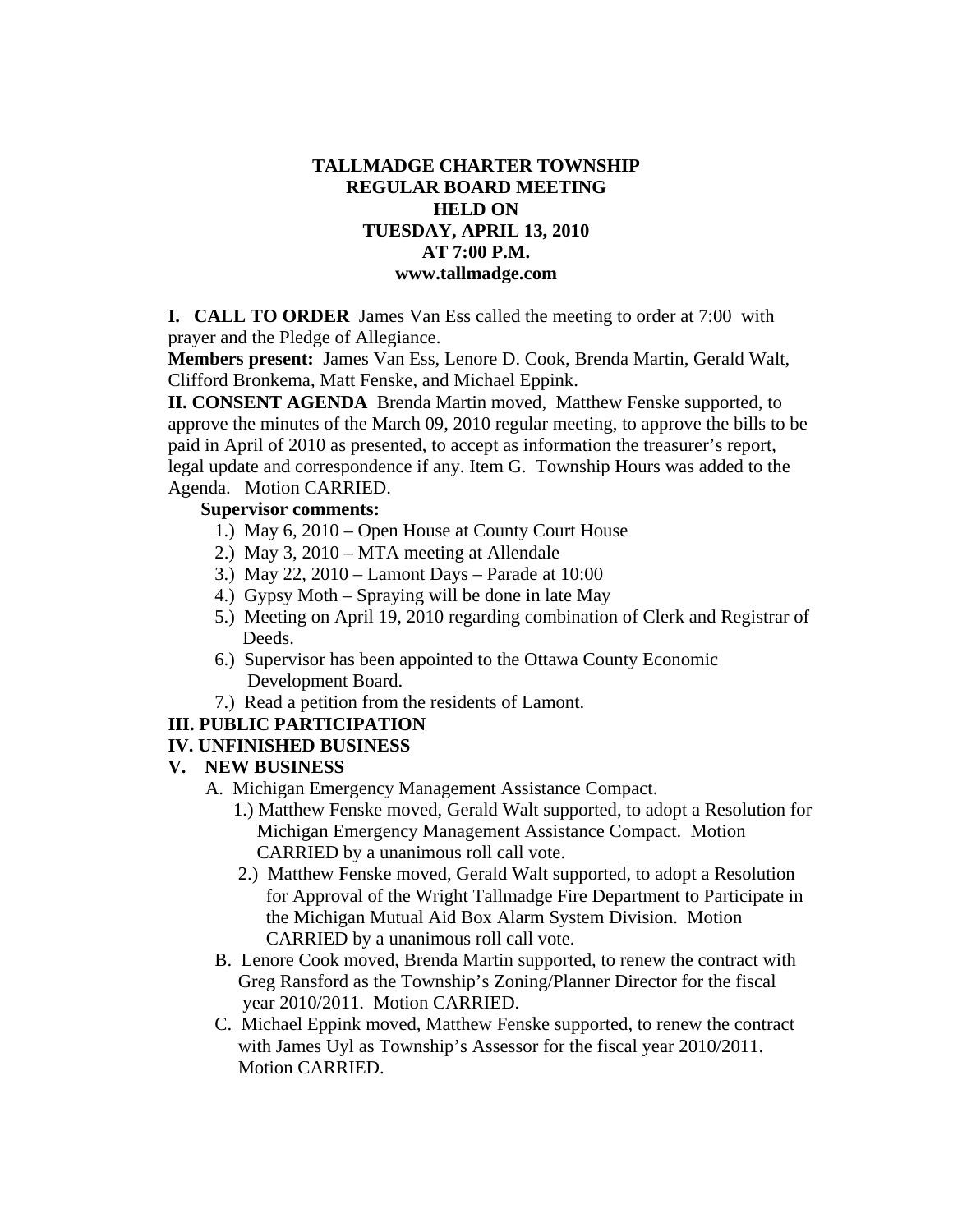- D. Matthew Fenske moved, Gerald Walt supported, to appoint Michael Eppink as the Township and Fire Department representative on the Hazardous Material and Technical Rescue Team. Motion CARRIED.
- E. Gerald Walt moved, Michael Eppink supported to appoint Lenore Cook, Chair, Clifford Bronkema and Matthew Fenske as Election Commissioners. Motion CARRIED.
- F. Brenda Martin moved, Michael Eppink supported, to approve the Election Workers for May 4, 2010 School Election as presented. See Attached. Motion CARRIED.
- G. Lenore Cook moved, Matthew Fenske supported, to continue with the current office hours – Monday, Wednesday, Thursday from 9:00 a.m. to 2:00 p.m., Tuesday from 9:00 a.m. to 7:00 p.m. and closed on Fridays for another year. Motion CARRIED.

#### **VI. INFORMATIONAL ITEMS**

Fire Department Report Fire Board Minutes Sheriff Department Report List of Building Permits issued in March of 2010 Planner and Zoning Enforcer Report Petition received from the residents of Lamont

### **VII. ADJOURNMENT Meeting adjourned at 7:49 p.m.**

#### **To all Township Residents**

**Tallmadge Township Clean Up Day – Saturday, April 24, 2010 from 8:00 a.m. to Noon. Drivers License will be checked.** 

**Respectfully submitted, Lenore D. Cook, Clerk**